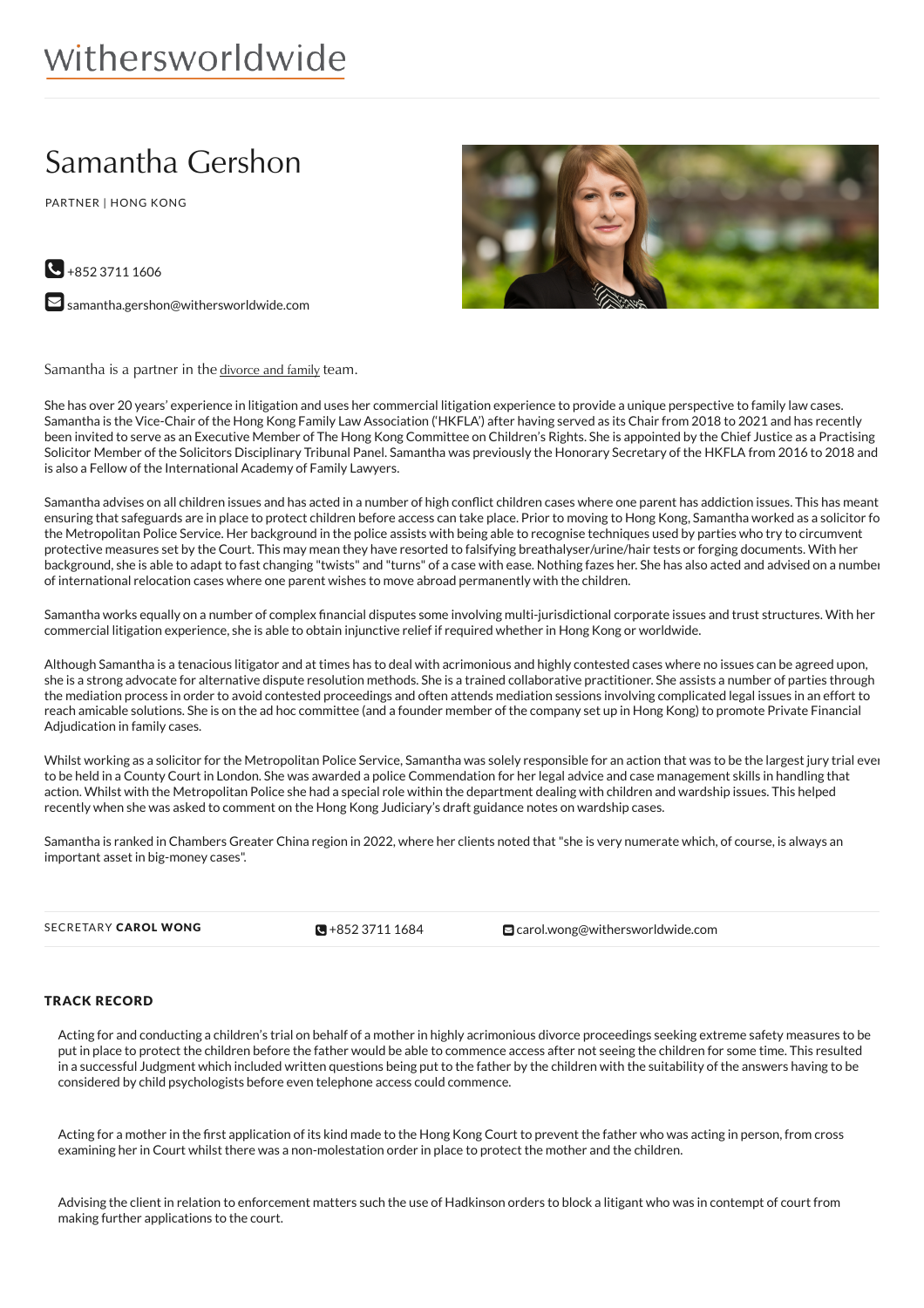Acting for a client where the spouse alleged that shares held under a trust arrangements for a member of their family which returned substantial dividends when the money came into the spouse's bank account under the same arrangement. This led to the necessity of issuing a Section 17 application under the Matrimonial and Property Ordinance (Cap 192) and the member of the family was successfully added as a party to the proceedings as an intervener.

In the trust case outlined above, following the many preliminary issue hearings which had to take place (which included access arrangements for the children), the client required litigation funding. An application was made seeking litigation funding from a third party. This was the first time such an application had been made in a family case in Hong Kong and involved the consideration of the concepts of champety and maintenance and access to justice in Hong Kong's Basic Law and Bill of Rights.

Advising a pilot who was fighting to prevent his spouse from relocating from Hong Kong on the basis that due to the nature of the airline's flying roster the pilot was able to split time with the children 50/50 and therefore it was not in the best interests of the children to leave Hong Kong.

Acting for a high-net-worth individual concerning premarital assets and his retirement payments which involved arguments in respect of assets accrued post separation. There were also issues in respect of his decision to change direction and take on a less lucrative role and the impact that this would have on the family's lifestyle.

Acting for a father whose wife had alcohol addiction issues and ensuring measures were in place to protect the children whilst the children were in her care so that she could both continue to have access and recover from her addiction issues.

Acting for one of the parties in one of the most regularly Hong Kong quoted family cases relating to maintenance pending suit and litigation funding. It was the largest award of maintenance pending suit in Hong Kong made and was later appealed HJFG v KCY [2011] HKCA 402 [2012] 1 HKLRD 95. With the same parties she was also involved in an application for the appointment of an interim receiver over the Husband's worldwide assets. KCY v HJFG [2011] HKCFI 452.

Acting for a high-net-worth individual in divorce proceedings where we were seeking an Order in terms of the prenuptial agreement signed by the parties. This case was transferred to the High Court and was the first case where the High Court was due to provide guidance on the procedure to be followed post SPH v SA [2014] HKFLR 263.

Working on a ground breaking insolvency case, which is the largest in Hong Kong insolvency history. The liquidators sought to hold the Executive Chairman and CEO accountable and to recover compensation for its creditors and shareholders. The Final Judgment awarded against him was US\$1.2 billion. Akai Holdings Ltd [2015] HKCFI 2280.

# ADMISSIONS

- England and Wales, 1996
- Hong Kong SAR, 2008

# PUBLICATIONS

'Handling cryptocurrencies in Hong Kong divorce proceedings' - Jan 2022, author

'Hong Kong: To quarantine or not to quarantine? That is the question!' - May 2021, author

'Children's well-being in Hong Kong during Covid-19: How We Can Help' - Mar 2021, co-author

Parent's Voice and Possible Solution to Ease the Anxiety of the Families during the Pandemic - Mar 2021, co-author

'When Cross Examination Gets Too Tough' - Jan 2021, author

'Are you <sup>a</sup> divorcee looking to relocate from Hong Kong with your children?' - Dec 2020, author

'Third Party Funding in Hong Kong' - April 2020, co-author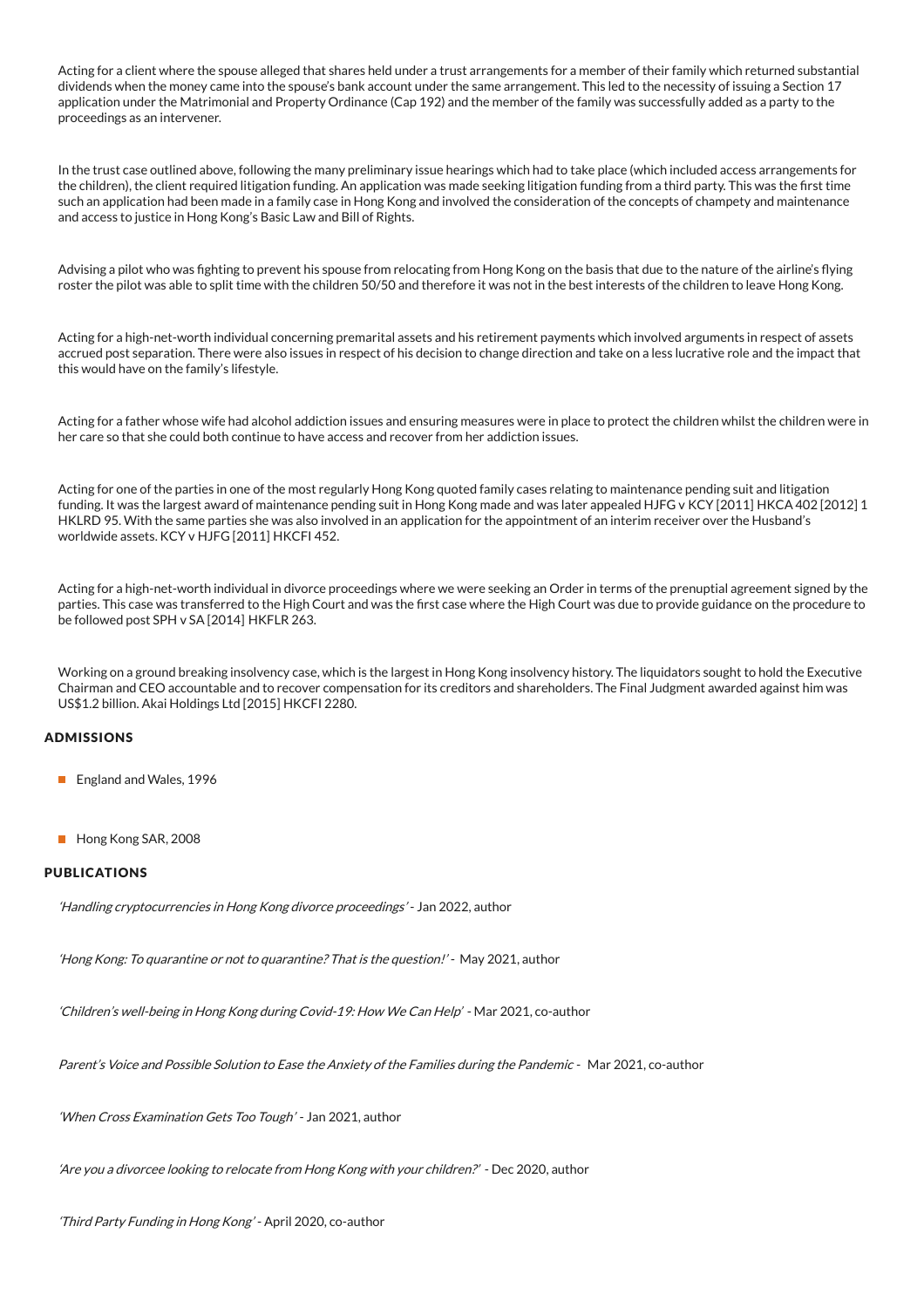'Chapter 13 on Cohabitation "Family Law & Practice in Hong Kong', Sweet & Maxwell edition 3 [2018] - co-author

'How Hong Kong's children of unwed parents miss out in <sup>a</sup> break-up - the disparity of treatment between children of unmarried parents and those of married parents', South China Morning Post - Dec 2015, co-author

#### MEMBERSHIPS

- **Hong Kong Committee on Children's Rights, Executive Member**
- **Hong Kong Family Law Association, Vice-Chair**
- International Academy of Family Lawyers, Fellow
- **Hong Kong Family Law Association, Honorary Secretary (2016 2018)**
- **Hong Kong Collaborative Practice Group**
- Member of the International Academy of Collaborative Practitioners
- **Prosecution Panel for Disciplinary Tribunal Proceedings for the Hong Kong Law Society (2018-2020)**
- Practising Solicitor Member of the Solicitors Disciplinary Tribunal Panel Hong Kong (2020-2023)
- Editorial Board LexisAdvance HK Practical Guidance Dispute Resolution (2014 Present)
- Mentor on the TWF Mentoring Programme for Women Leaders (2015-2016)
- Mentor on the Women in Law Hong Kong (WILHK) Mentoring Programme 2017

#### TALKS

'Deeds of temporary guardianship', Jan 2022

'Pre-nups, post-nups and divorce' - Carlyle Club, Dec 2021

'Wills and children matters' - The Jewish Women's Association of Hong Kong, Dec 2021

'Two's company, but is three always <sup>a</sup> crowd?' - HKFLA talk, Oct 2021

'Facing Challenge | Fuelling Change' - The Women's Foundation Hong Kong - Virtual Gala 2020, Nov 2020

'Financial Discovery for the globally transparent' - joint webinar with FTI Consulting, Aug 2020

'Access to family justice internationally during the Covid-19 crisis' - Resolution, May 2020